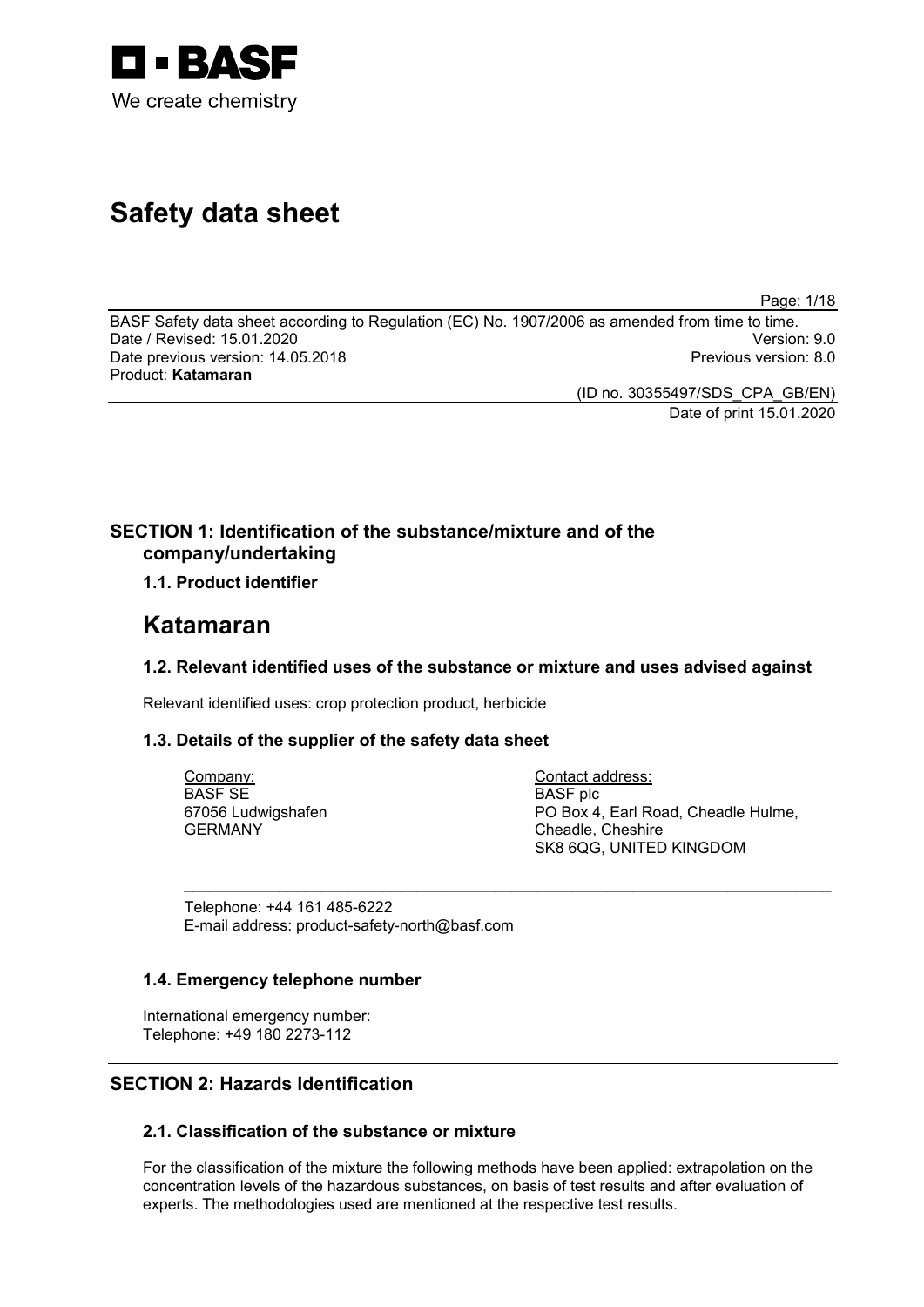BASF Safety data sheet according to Regulation (EC) No. 1907/2006 as amended from time to time. Date / Revised: 15.01.2020 Version: 9.0 Date previous version: 14.05.2018 Product: **Katamaran**

> (ID no. 30355497/SDS\_CPA\_GB/EN) Date of print 15.01.2020

Page: 2/18

#### According to Regulation (EC) No 1272/2008 [CLP]

Skin Sens. 1 Carc. 2 Aquatic Acute 1 Aquatic Chronic 1

H317, H351, H400, H410, EUH401

For the classifications not written out in full in this section the full text can be found in section 16.

# **2.2. Label elements**

Globally Harmonized System (GHS) in accordance with UK regulations.

Pictogram:



Signal Word: Warning

| <b>Hazard Statement:</b>        |                                                                                              |
|---------------------------------|----------------------------------------------------------------------------------------------|
| H317                            | May cause an allergic skin reaction.                                                         |
| H <sub>351</sub>                | Suspected of causing cancer.                                                                 |
| H400                            | Very toxic to aquatic life.                                                                  |
| H410                            | Very toxic to aquatic life with long lasting effects.                                        |
| <b>EUH401</b>                   | To avoid risks to human health and the environment, comply with the<br>instructions for use. |
| <b>Precautionary Statement:</b> |                                                                                              |
| P <sub>101</sub>                | If medical advice is needed, have product container or label at hand.                        |
| P <sub>102</sub>                | Keep out of reach of children.                                                               |
| P <sub>103</sub>                | Read label before use.                                                                       |
|                                 | Precautionary Statements (Prevention):                                                       |
| P <sub>202</sub>                | Do not handle until all safety precautions have been read and<br>understood.                 |
| P <sub>261</sub>                | Avoid breathing mist.                                                                        |
| P <sub>272</sub>                | Contaminated work clothing should not be allowed out of the workplace.                       |
| P <sub>280</sub>                | Wear protective gloves/clothing/eye protection.                                              |
|                                 |                                                                                              |

Precautionary Statements (Response):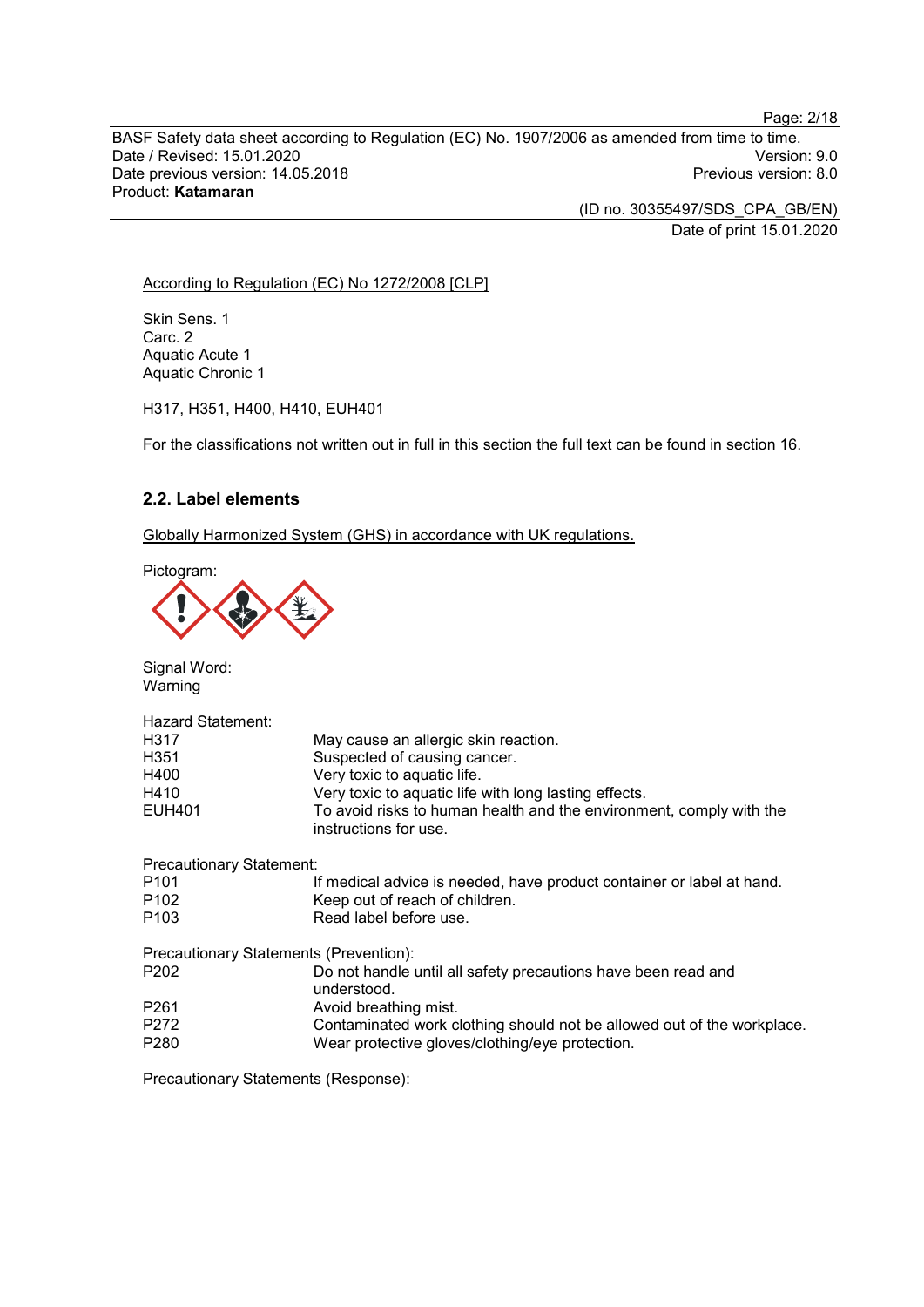Page: 3/18

BASF Safety data sheet according to Regulation (EC) No. 1907/2006 as amended from time to time. Date / Revised: 15.01.2020 Version: 9.0 Date previous version: 14.05.2018 Product: **Katamaran**

(ID no. 30355497/SDS\_CPA\_GB/EN)

|                                      | $\left( \frac{1}{2} \right)$ . The second form $\sigma = 0.7$ , $\sigma = 0.7$ . The second form $\sigma$                                                                                   |
|--------------------------------------|---------------------------------------------------------------------------------------------------------------------------------------------------------------------------------------------|
|                                      | Date of print 15.01.2020                                                                                                                                                                    |
| $P303 + P352$                        | IF ON SKIN (or hair): Wash with plenty of soap and water.                                                                                                                                   |
| $P308 + P311$                        | IF exposed or concerned: Call a POISON CENTER or doctor/physician.                                                                                                                          |
| $P333 + P311$                        | If skin irritation or rash occurs: Call a POISON CENTER or<br>doctor/physician.                                                                                                             |
| $P362 + P364$                        | Take off contaminated clothing and wash it before reuse.                                                                                                                                    |
| P391                                 | Collect spillage.                                                                                                                                                                           |
| Precautionary Statements (Storage):  |                                                                                                                                                                                             |
| P405                                 | Store locked up.                                                                                                                                                                            |
| Precautionary Statements (Disposal): |                                                                                                                                                                                             |
| P <sub>501</sub>                     | Dispose of contents/container to a licensed hazardous-waste disposal<br>contractor or collection site except for empty clean containers which can<br>be disposed of as non-hazardous waste. |

### **2.3. Other hazards**

According to Regulation (EC) No 1272/2008 [CLP]

See section 12 - Results of PBT and vPvB assessment.

If applicable information is provided in this section on other hazards which do not result in classification but which may contribute to the overall hazards of the substance or mixture.

# **SECTION 3: Composition/Information on Ingredients**

#### **3.1. Substances**

Not applicable

#### **3.2. Mixtures**

Chemical nature

crop protection product, herbicide, suspension concentrate (SC)

Hazardous ingredients (GHS) according to Regulation (EC) No. 1272/2008

metazachlor (ISO); 2-chloro-N-(2,6-dimethylphenyl)-N-(1H-pyrazol-1-ylmethyl)-acetamide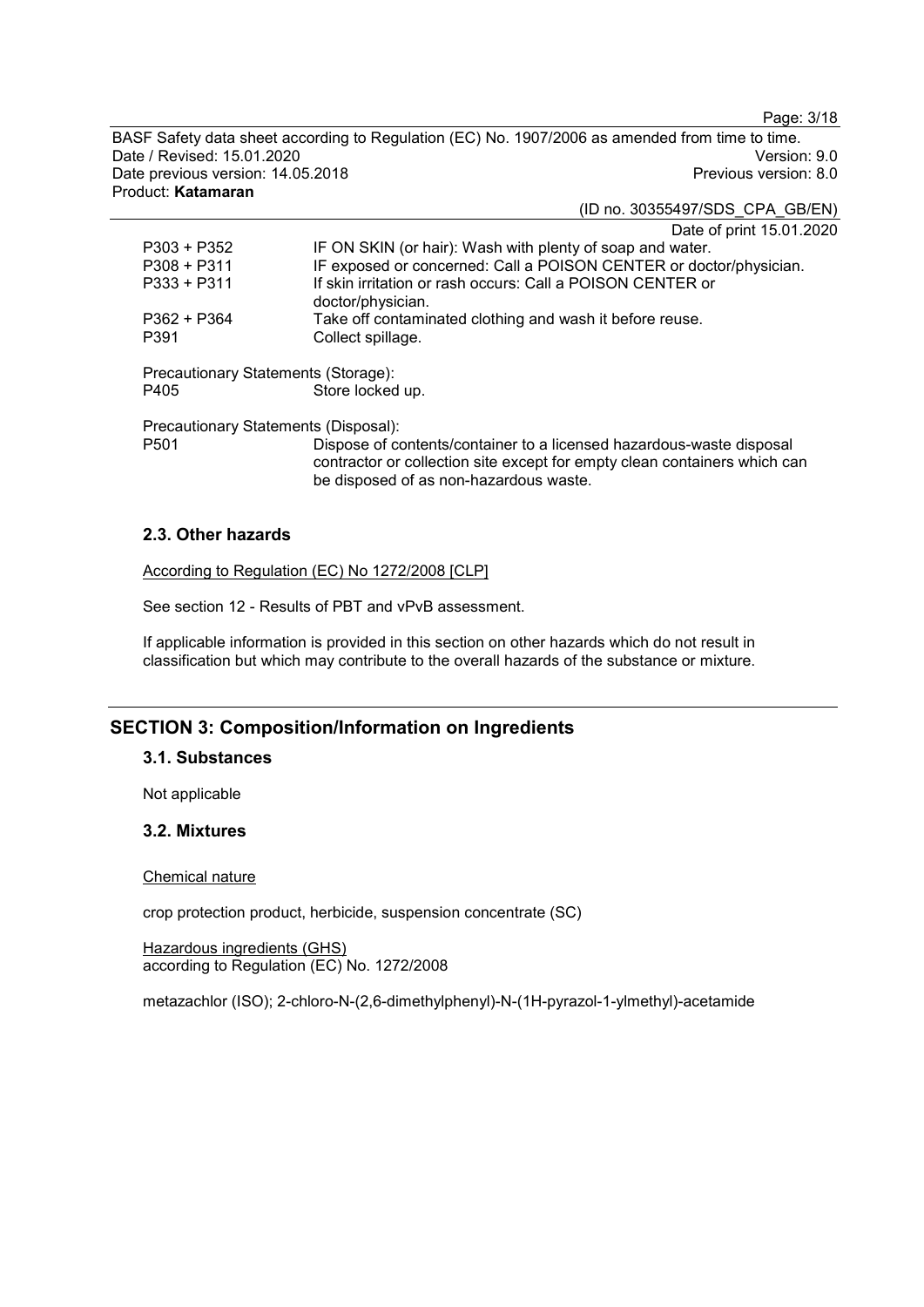Page: 4/18

BASF Safety data sheet according to Regulation (EC) No. 1907/2006 as amended from time to time. Date / Revised: 15.01.2020 Version: 9.0 Date previous version: 14.05.2018 Previous version: 8.0 Product: **Katamaran**

(ID no. 30355497/SDS\_CPA\_GB/EN)

 $\overline{2020}$ 

| Content (W/W): 39.5 %<br>CAS Number: 67129-08-2<br>EC-Number: 266-583-0                                                                                                                   | Date of print 15.01.2<br>Skin Sens. 1B<br>Carc. 2<br>Aquatic Acute 1<br><b>Aquatic Chronic 1</b><br>M-factor acute: 100<br>M-factor chronic: 100<br>H317, H351, H400, H410                                                                                                                                                                                       |
|-------------------------------------------------------------------------------------------------------------------------------------------------------------------------------------------|------------------------------------------------------------------------------------------------------------------------------------------------------------------------------------------------------------------------------------------------------------------------------------------------------------------------------------------------------------------|
| quinmerac (ISO); 7-chloro-3-methylquinoline-8-cacboxylic acid<br>Content (W/W): 11 %<br>CAS Number: 90717-03-6<br>EC-Number: 402-790-6<br>REACH registration number: 01-<br>0000015252-80 | Aquatic Acute 1<br>Aquatic Chronic 1<br>H400, H410                                                                                                                                                                                                                                                                                                               |
| Benzenesulfonic acid, hydroxy-, polymer with formaldehyde, phenol and urea, sodium salt<br>Content (W/W): $<$ 5 %<br>CAS Number: 102980-04-1                                              | Eye Dam./Irrit. 2<br>Aquatic Chronic 3<br>H319, H412                                                                                                                                                                                                                                                                                                             |
| 2-methylisothiazol-3(2H)-one<br>Content (W/W): < 0.05 %<br>CAS Number: 2682-20-4<br>EC-Number: 220-239-6<br>INDEX-Number: 613-326-00-9                                                    | Acute Tox. 2 (Inhalation - dust)<br>Acute Tox. 3 (oral)<br>Acute Tox. 3 (dermal)<br>Skin Corr./Irrit. 1B<br>Eye Dam./Irrit. 1<br>Skin Sens. 1A<br>Aquatic Acute 1<br>Aquatic Chronic 1<br>M-factor acute: 10<br>M-factor chronic: 1<br>H330, H317, H314, H301 + H311, H400, H410<br><b>EUH071</b><br>Specific concentration limit:<br>Skin Sens. 1A: >= 0.0015 % |
| Propane-1,2-diol<br>Content (W/W): $<$ 10 %<br><b>CAS Number: 57-55-6</b><br>EC-Number: 200-338-0<br>REACH registration number: 01-<br>2119456809-23                                      |                                                                                                                                                                                                                                                                                                                                                                  |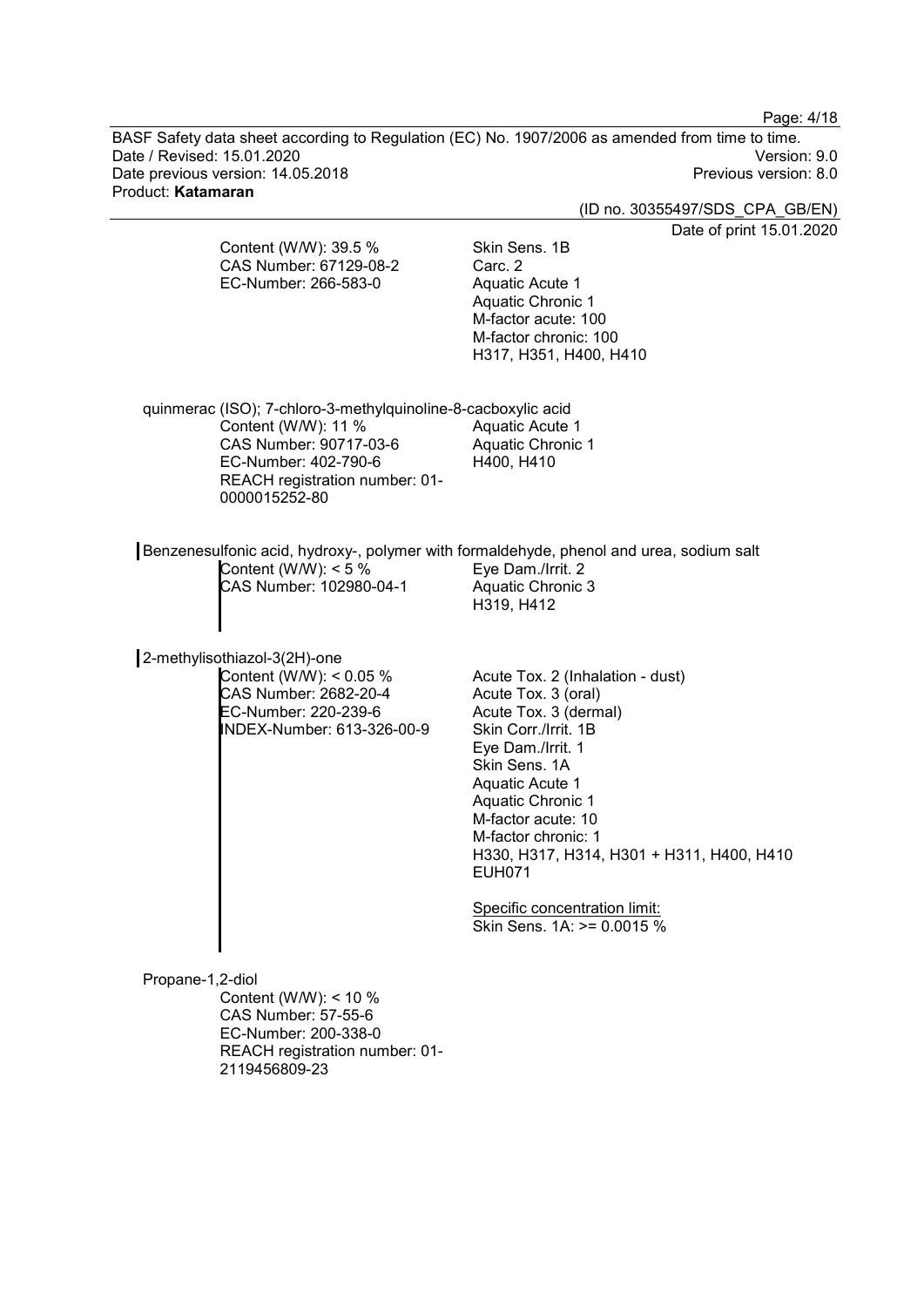Page: 5/18

BASF Safety data sheet according to Regulation (EC) No. 1907/2006 as amended from time to time. Date / Revised: 15.01.2020 Version: 9.0 Date previous version: 14.05.2018 Product: **Katamaran**

(ID no. 30355497/SDS\_CPA\_GB/EN)

Date of print 15.01.2020

For the classifications not written out in full in this section, including the hazard classes and the hazard statements, the full text is listed in section 16.

## **SECTION 4: First-Aid Measures**

#### **4.1. Description of first aid measures**

Show container, label and/or safety data sheet to physician.

Remove contaminated clothing.

If inhaled: Keep patient calm, remove to fresh air, seek medical attention.

On skin contact: Wash thoroughly with soap and water.

On contact with eyes: Wash affected eyes for at least 15 minutes under running water with eyelids held open.

On ingestion: Immediately rinse mouth and then drink 200-300 ml of water, seek medical attention.

#### **4.2. Most important symptoms and effects, both acute and delayed**

Symptoms: Information, i.e. additional information on symptoms and effects may be included in the GHS labeling phrases available in Section 2 and in the Toxicological assessments available in Section 11., (Further) symptoms and / or effects are not known so far

#### **4.3. Indication of any immediate medical attention and special treatment needed**

Treatment: Treat according to symptoms (decontamination, vital functions), no known specific antidote.

#### **SECTION 5: Fire-Fighting Measures**

#### **5.1. Extinguishing media**

Suitable extinguishing media: water spray, foam, carbon dioxide, dry powder

#### **5.2. Special hazards arising from the substance or mixture**

carbon monoxide, hydrogen chloride, Carbon dioxide, nitrogen oxides, organochloric compounds, carbon oxides

The substances/groups of substances mentioned can be released in case of fire.

#### **5.3. Advice for fire-fighters**

Special protective equipment:

Wear self-contained breathing apparatus and chemical-protective clothing.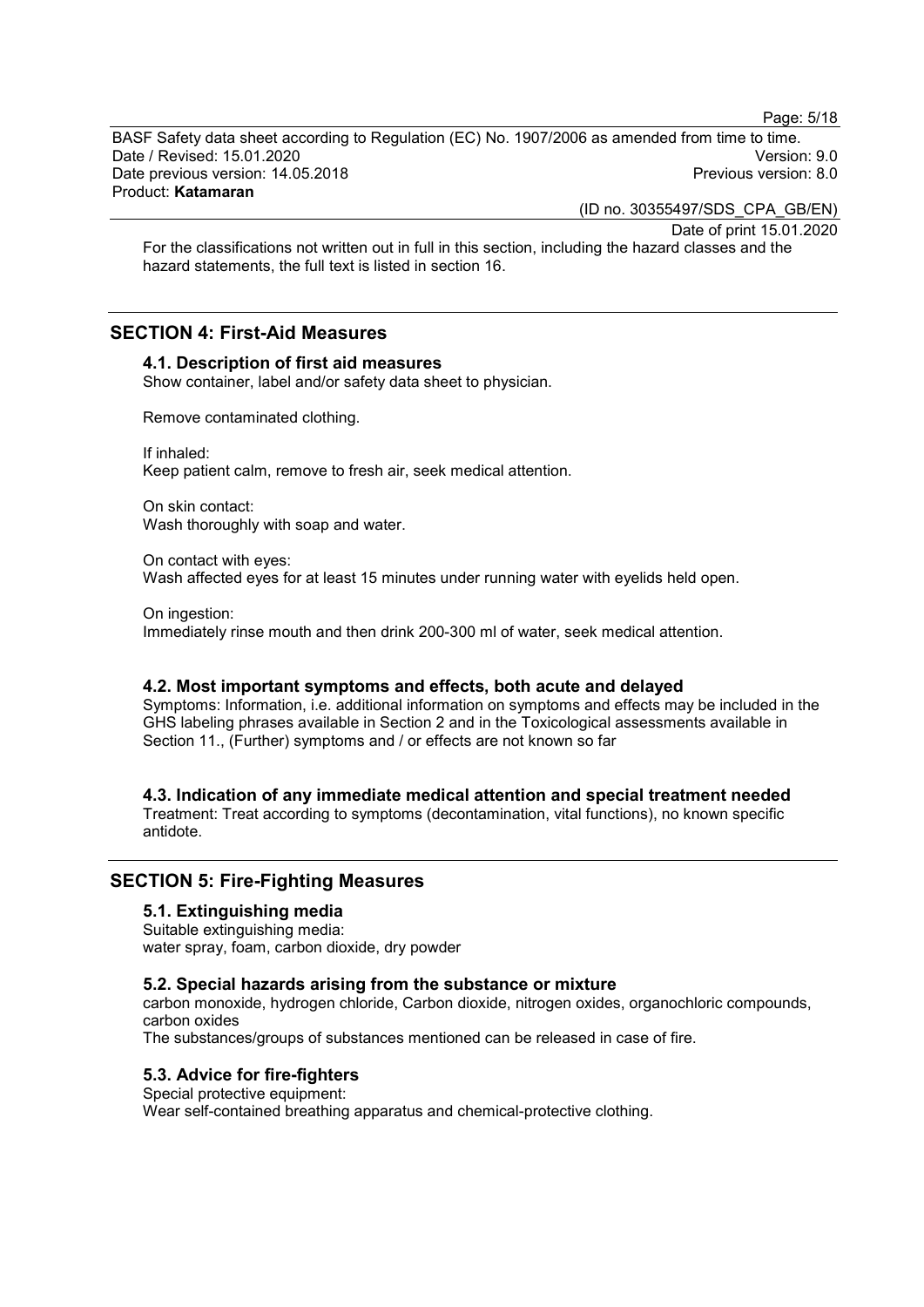Page: 6/18

BASF Safety data sheet according to Regulation (EC) No. 1907/2006 as amended from time to time. Date / Revised: 15.01.2020 Version: 9.0 Date previous version: 14.05.2018 Product: **Katamaran**

> (ID no. 30355497/SDS\_CPA\_GB/EN) Date of print 15.01.2020

Further information:

Collect contaminated extinguishing water separately, do not allow to reach sewage or effluent systems. Dispose of fire debris and contaminated extinguishing water in accordance with official regulations. Keep containers cool by spraying with water if exposed to fire. In case of fire and/or explosion do not breathe fumes.

# **SECTION 6: Accidental Release Measures**

#### **6.1. Personal precautions, protective equipment and emergency procedures**

Do not breathe vapour/spray. Use personal protective clothing. Avoid contact with the skin, eyes and clothing.

#### **6.2. Environmental precautions**

Do not discharge into drains/surface waters/groundwater. Do not discharge into the subsoil/soil.

Do not allow contamination of public drains or surface or ground waters. Inform local water plc if spillage enters drains and the Environment Agency (England & Wales), the Scottish Environmental Protection Agency (Scotland), or the Environment and Heritage Service (Northern Ireland) if it enters surface or ground waters. Keep people and animals away.

#### **6.3. Methods and material for containment and cleaning up**

For small amounts: Pick up with suitable absorbent material (e.g. sand, sawdust, general-purpose binder, kieselguhr).

For large amounts: Dike spillage. Pump off product.

Clean contaminated floors and objects thoroughly with water and detergents, observing environmental regulations. Dispose of absorbed material in accordance with regulations. Collect waste in suitable containers, which can be labeled and sealed. Wear suitable protective equipment.

#### **6.4. Reference to other sections**

Information regarding exposure controls/personal protection and disposal considerations can be found in section 8 and 13.

#### **SECTION 7: Handling and Storage**

### **7.1. Precautions for safe handling**

No special measures necessary if stored and handled correctly. Ensure thorough ventilation of stores and work areas. When using do not eat, drink or smoke. Hands and/or face should be washed before breaks and at the end of the shift.

Protection against fire and explosion: No special precautions necessary. The substance/product is non-combustible. Product is not explosive.

#### **7.2. Conditions for safe storage, including any incompatibilities**

Segregate from foods and animal feeds.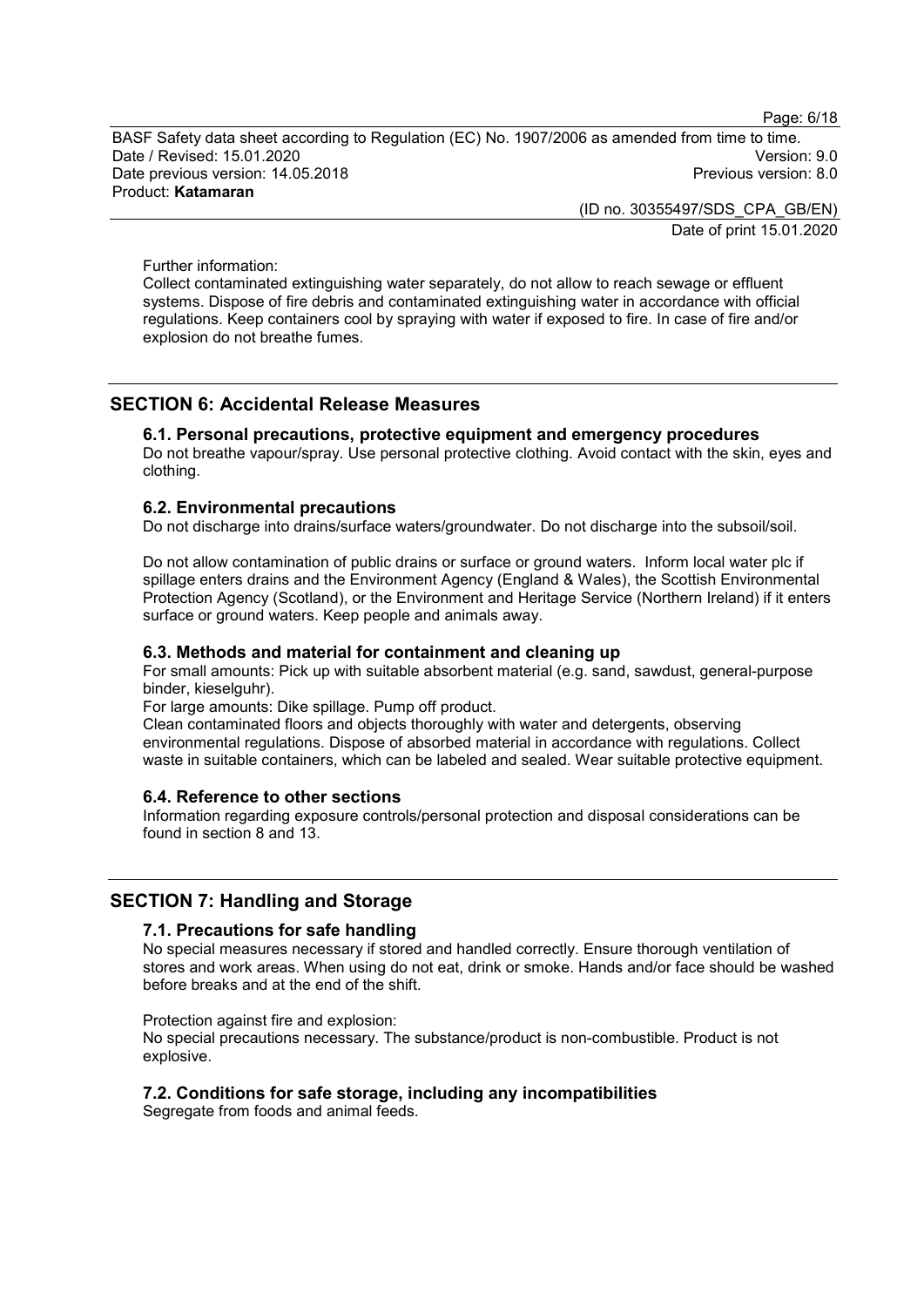Page: 7/18

BASF Safety data sheet according to Regulation (EC) No. 1907/2006 as amended from time to time. Date / Revised: 15.01.2020 Version: 9.0 Date previous version: 14.05.2018 Product: **Katamaran**

(ID no. 30355497/SDS\_CPA\_GB/EN)

Date of print 15.01.2020

Further information on storage conditions: Keep away from heat. Protect from direct sunlight.

#### **7.3. Specific end use(s)**

For the relevant identified use(s) listed in Section 1 the advice mentioned in this section 7 is to be observed.

# **SECTION 8: Exposure Controls/Personal Protection**

#### **8.1. Control parameters**

Components with occupational exposure limits

57-55-6: Propane-1,2-diol

TWA value 474 mg/m3 ; 150 ppm (WEL/EH 40 (UK)), Total vapour and particulates TWA value 10 mg/m3 (WEL/EH 40 (UK)), Particulate

Refer to the current edition of HSE Guidance Note EH40 Occupational Exposure Limits (United Kingdom). For normal use and handling refer to the product label/leaflet.

#### **8.2. Exposure controls**

#### Personal protective equipment

Respiratory protection:

Suitable respiratory protection for lower concentrations or short-term effect: Combination filter for gases/vapours of organic, inorganic, acid inorganic and alkaline compounds (e.g. EN 14387 Type ABEK).

Hand protection:

Suitable chemical resistant safety gloves (EN 374) also with prolonged, direct contact (Recommended: Protective index 6, corresponding > 480 minutes of permeation time according to EN 374): E.g. nitrile rubber (0.4 mm), chloroprene rubber (0.5 mm), butyl rubber (0.7 mm) etc.

Eye protection: Safety glasses with side-shields (frame goggles) (e.g. EN 166)

Body protection:

Body protection must be chosen depending on activity and possible exposure, e.g. apron, protecting boots, chemical-protection suit (according to EN 14605 in case of splashes or EN ISO 13982 in case of dust).

#### General safety and hygiene measures

The statements on personal protective equipment in the instructions for use apply when handling crop-protection agents in final-consumer packing. Wearing of closed work clothing is recommended. Store work clothing separately. Keep away from food, drink and animal feeding stuffs.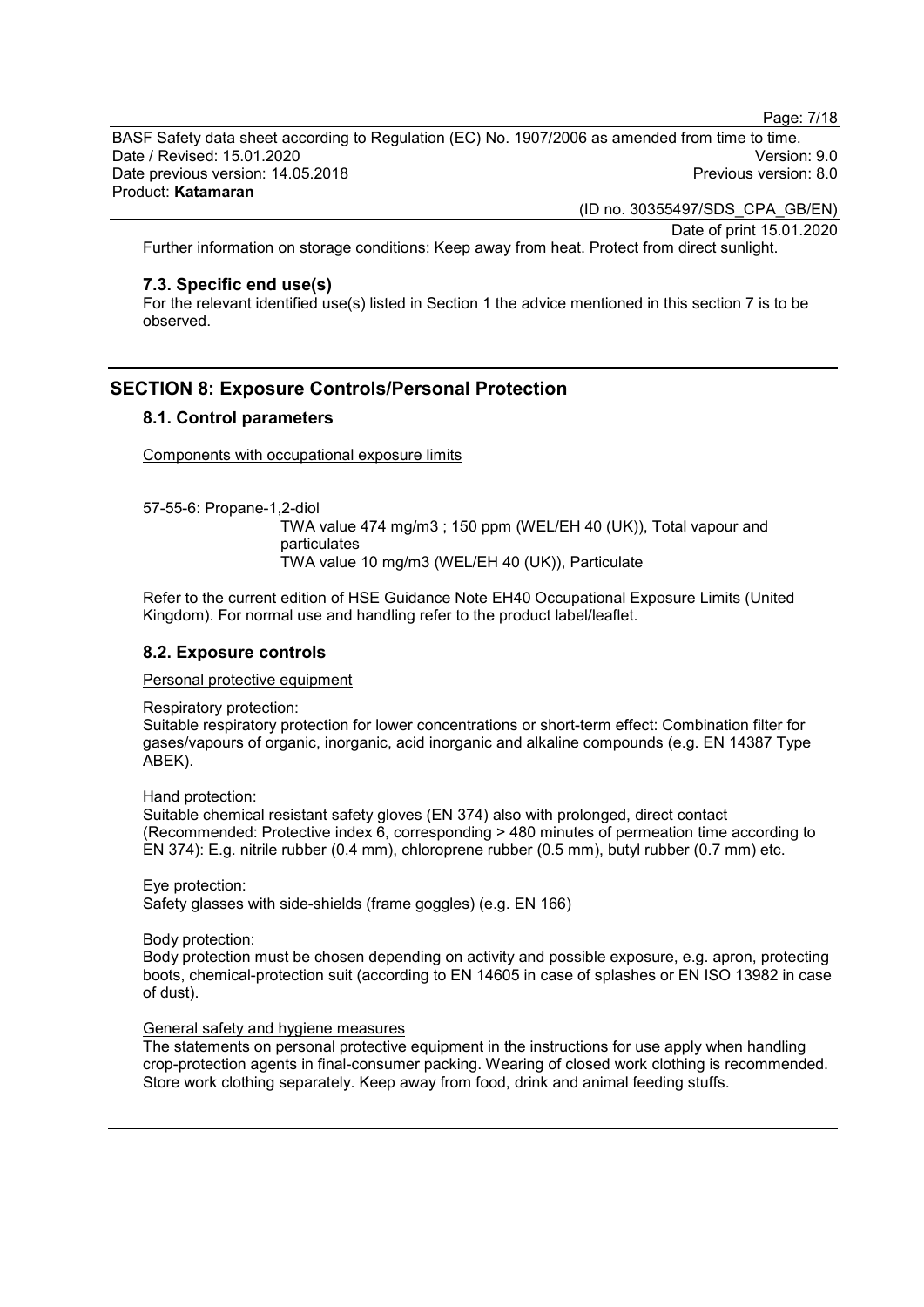BASF Safety data sheet according to Regulation (EC) No. 1907/2006 as amended from time to time. Date / Revised: 15.01.2020 Version: 9.0 Date previous version: 14.05.2018 Product: **Katamaran**

(ID no. 30355497/SDS\_CPA\_GB/EN)

Date of print 15.01.2020

# **SECTION 9: Physical and Chemical Properties**

# **9.1. Information on basic physical and chemical properties**

| Form:                          | liquid                                                                                        |                             |
|--------------------------------|-----------------------------------------------------------------------------------------------|-----------------------------|
| Colour:                        | white to pink                                                                                 |                             |
| Odour:                         | moderate odour, fruity                                                                        |                             |
| Odour threshold:               |                                                                                               |                             |
|                                | Not determined due to potential                                                               |                             |
|                                | health hazard by inhalation.                                                                  |                             |
| pH value:                      | approx. $3 - 5$                                                                               |                             |
|                                | (CIPAC standard water D, 1 %(m),                                                              |                             |
|                                | 20 °C)                                                                                        |                             |
| solidification temperature:    | approx. 0 °C                                                                                  |                             |
|                                | Information applies to the solvent.                                                           |                             |
| Boiling point:                 | approx. 100 °C                                                                                |                             |
| Flash point:                   |                                                                                               | (Directive 92/69/EEC, A.9)  |
|                                | No flash point - Measurement made                                                             |                             |
|                                | up to the boiling point.                                                                      |                             |
| Evaporation rate:              |                                                                                               |                             |
|                                | not applicable                                                                                |                             |
|                                |                                                                                               |                             |
| Flammability:                  | not highly flammable                                                                          | (Directive 92/69/EEC, A.12) |
| Lower explosion limit:         | As a result of our experience with this                                                       |                             |
|                                |                                                                                               |                             |
|                                | product and our knowledge of its                                                              |                             |
|                                | composition we do not expect any                                                              |                             |
|                                | hazard as long as the product is used                                                         |                             |
|                                | appropriately and in accordance with                                                          |                             |
|                                | the intended use.                                                                             |                             |
| Upper explosion limit:         |                                                                                               |                             |
|                                | As a result of our experience with this                                                       |                             |
|                                | product and our knowledge of its                                                              |                             |
|                                | composition we do not expect any                                                              |                             |
|                                | hazard as long as the product is used                                                         |                             |
|                                | appropriately and in accordance with                                                          |                             |
|                                | the intended use.                                                                             |                             |
| Ignition temperature:          | approx. 555 °C                                                                                | (Directive 92/69/EEC, A.15) |
| Vapour pressure:               | approx. 23 hPa                                                                                |                             |
|                                | (20 °C)                                                                                       |                             |
|                                | Information applies to the solvent.                                                           |                             |
| Density:                       | approx. 1.16 g/cm3                                                                            | (OECD Guideline 109)        |
|                                | (20 °C)                                                                                       |                             |
| Relative vapour density (air): |                                                                                               |                             |
|                                | not applicable                                                                                |                             |
| Solubility in water:           | dispersible                                                                                   |                             |
|                                | Information on: metazachlor (ISO); 2-chloro-N-(2,6-dimethylphenyl)-N-(1H-pyrazol-1-ylmethyl)- |                             |
| acetamide                      |                                                                                               |                             |
|                                | Partitioning coefficient n-octanol/water (log Kow):<br>2.13                                   |                             |
|                                | (22 °C)                                                                                       |                             |
|                                | Information on: quinmerac (ISO); 7-chloro-3-methylquinoline-8-cacboxylic acid                 |                             |

Page: 8/18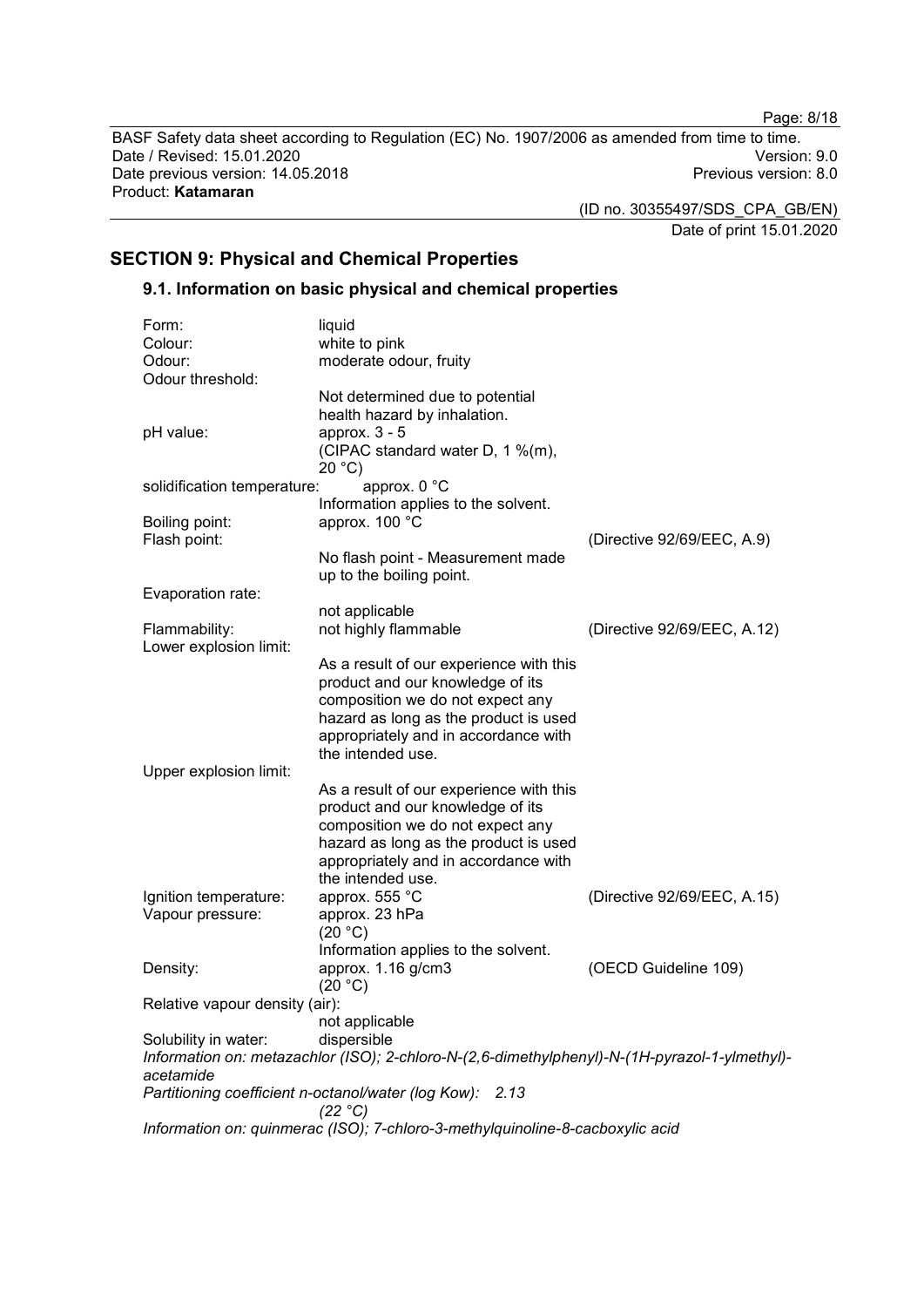Page: 9/18 BASF Safety data sheet according to Regulation (EC) No. 1907/2006 as amended from time to time. Date / Revised: 15.01.2020 Version: 9.0 Date previous version: 14.05.2018 Product: **Katamaran**

(ID no. 30355497/SDS\_CPA\_GB/EN)

Date of print 15.01.2020 *Partitioning coefficient n-octanol/water (log Kow): -1.41 (pH value: 7) (OECD Guideline 117)* ---------------------------------- Thermal decomposition: No decomposition if stored and handled as prescribed/indicated. Viscosity, dynamic: approx. 54 mPa.s  $(20 °C, 100 1/s)$ <br>not explosive (OECD 114) Explosion hazard: not explosive (Directive 92/69/EEC, A.14)<br>Fire promoting properties: not fire-propagating (Directive 2004/73/EC, A.21) Fire promoting properties: not fire-propagating

### **9.2. Other information**

Other Information:

If necessary, information on other physical and chemical parameters is indicated in this section.

# **SECTION 10: Stability and Reactivity**

#### **10.1. Reactivity**

No hazardous reactions if stored and handled as prescribed/indicated.

#### **10.2. Chemical stability**

The product is stable if stored and handled as prescribed/indicated.

#### **10.3. Possibility of hazardous reactions**

No hazardous reactions if stored and handled as prescribed/indicated.

#### **10.4. Conditions to avoid**

See SDS section 7 - Handling and storage.

#### **10.5. Incompatible materials**

Substances to avoid: strong acids, strong bases, strong oxidizing agents

#### **10.6. Hazardous decomposition products**

Hazardous decomposition products: No hazardous decomposition products if stored and handled as prescribed/indicated.

# **SECTION 11: Toxicological Information**

# **11.1. Information on toxicological effects**

Acute toxicity

Assessment of acute toxicity: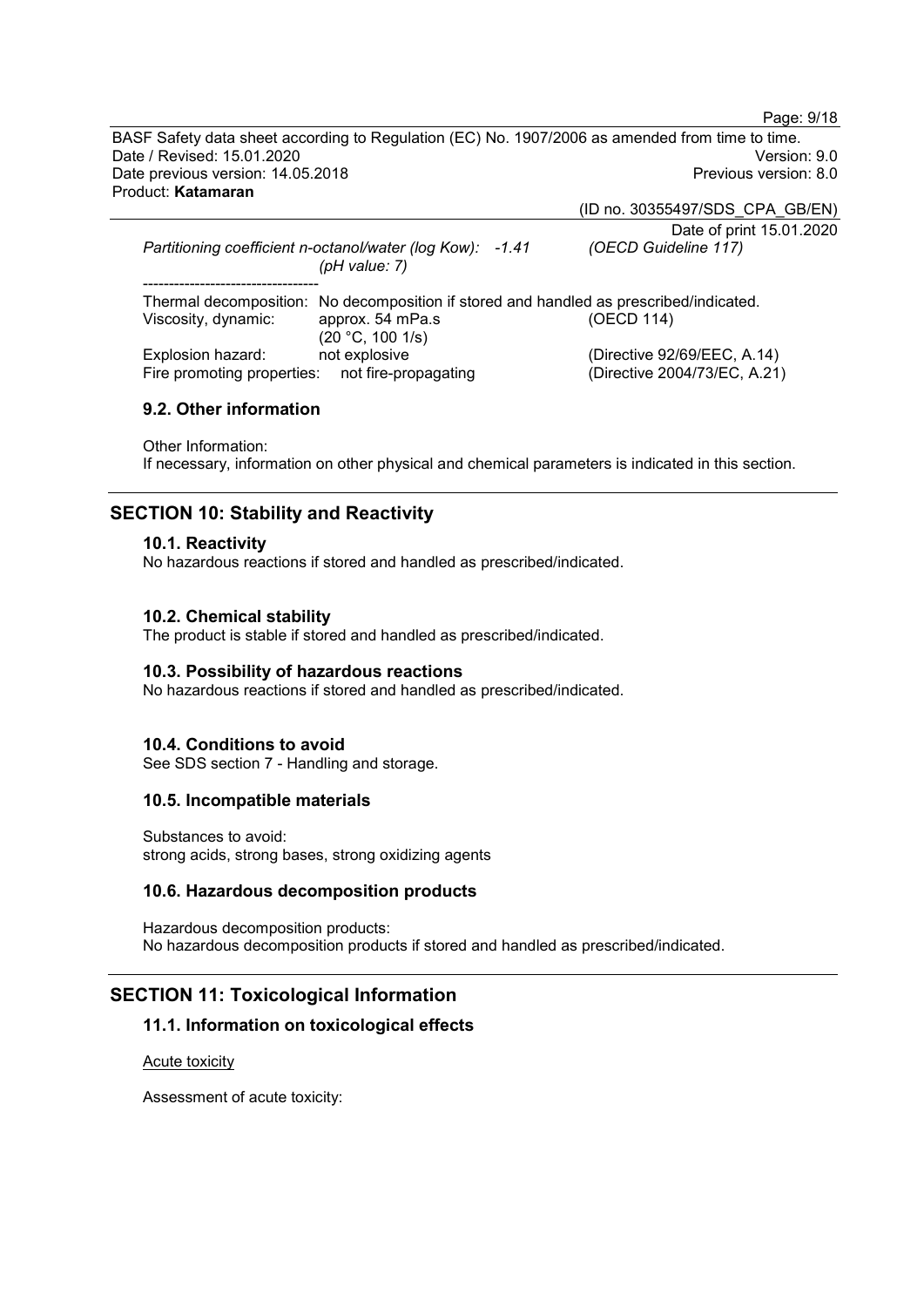Page: 10/18

BASF Safety data sheet according to Regulation (EC) No. 1907/2006 as amended from time to time. Date / Revised: 15.01.2020 Version: 9.0 Date previous version: 14.05.2018 Product: **Katamaran**

(ID no. 30355497/SDS\_CPA\_GB/EN)

Date of print 15.01.2020

Of low toxicity after single ingestion. Virtually nontoxic after a single skin contact. Virtually nontoxic by inhalation. The product has not been tested. The statement has been derived from substances/products of a similar structure or composition.

Experimental/calculated data: LD50 rat (oral): 4,070 mg/kg (OECD Guideline 401)

LC50 rat (by inhalation): > 5.7 mg/l 4 h (OECD Guideline 403)

LD50 rat (dermal): > 2,000 mg/kg (OECD Guideline 402) No mortality was observed.

Irritation

Assessment of irritating effects:

Not irritating to the eyes. Not irritating to the skin. The product has not been tested. The statement has been derived from substances/products of a similar structure or composition.

Experimental/calculated data: Skin corrosion/irritation rabbit: non-irritant (OECD Guideline 404)

Serious eye damage/irritation rabbit: non-irritant (OECD Guideline 405)

Respiratory/Skin sensitization

Assessment of sensitization:

Sensitization after skin contact possible. The product has not been tested. The statement has been derived from the properties of the individual components.

*Information on: metazachlor (ISO); 2-chloro-N-(2,6-dimethylphenyl)-N-(1H-pyrazol-1-ylmethyl) acetamide Experimental/calculated data: Guinea pig maximization test guinea pig: skin sensitizing (similar to OECD guideline 406)*

*Information on: 2-methylisothiazol-3(2H)-one Experimental/calculated data: guinea pig: skin sensitizing (OECD Guideline 406)* ----------------------------------

#### Germ cell mutagenicity

Assessment of mutagenicity:

The product has not been tested. The statement has been derived from the properties of the individual components. Mutagenicity tests revealed no genotoxic potential.

**Carcinogenicity** 

Assessment of carcinogenicity: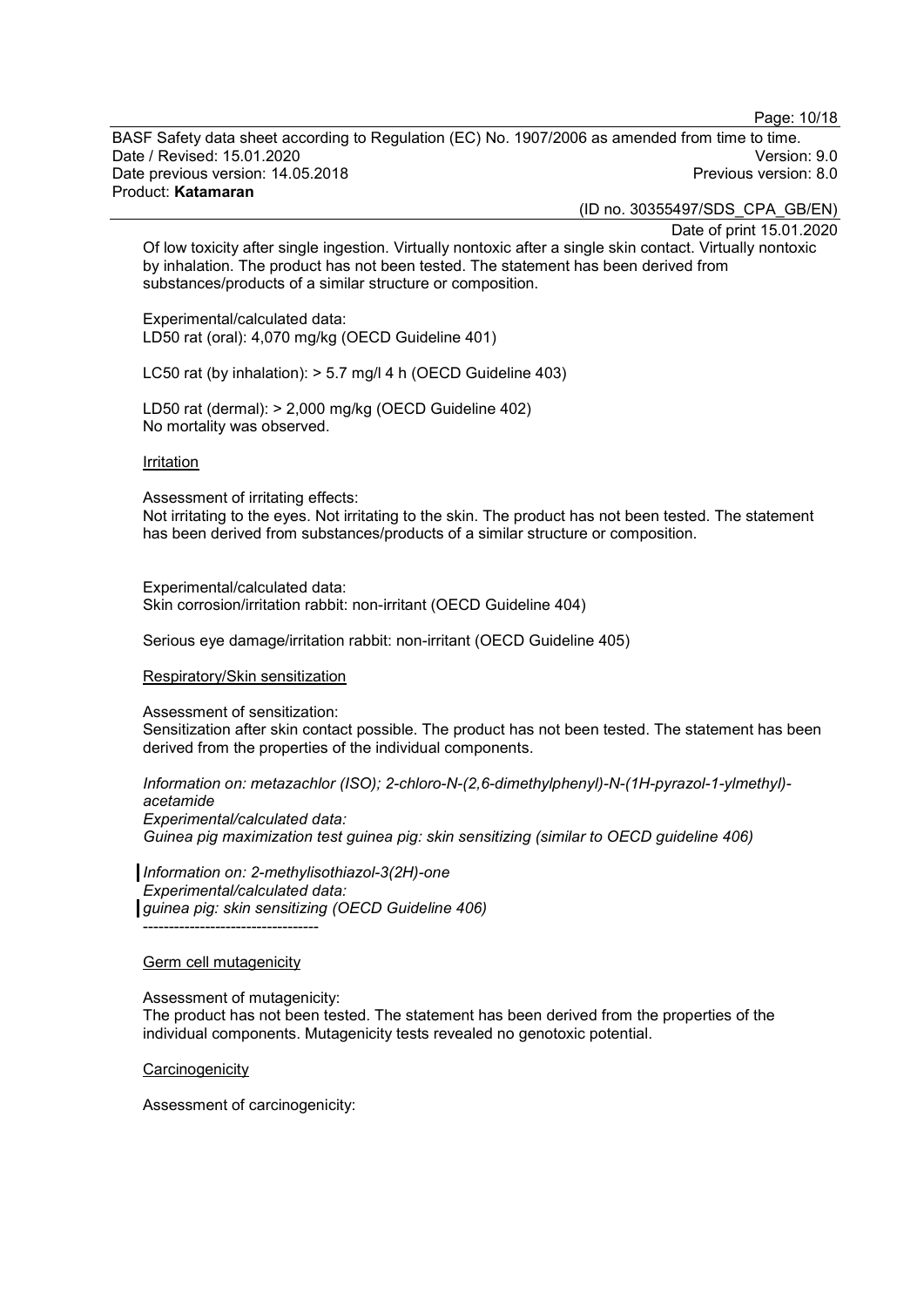Page: 11/18

BASF Safety data sheet according to Regulation (EC) No. 1907/2006 as amended from time to time. Date / Revised: 15.01.2020 Version: 9.0 Date previous version: 14.05.2018 Product: **Katamaran**

(ID no. 30355497/SDS\_CPA\_GB/EN)

Date of print 15.01.2020 The product has not been tested. The statement has been derived from the properties of the individual components.

*Information on: metazachlor (ISO); 2-chloro-N-(2,6-dimethylphenyl)-N-(1H-pyrazol-1-ylmethyl) acetamide Assessment of carcinogenicity: Indication of possible carcinogenic effect in animal tests.* ----------------------------------

#### Reproductive toxicity

Assessment of reproduction toxicity: The product has not been tested. The statement has been derived from the properties of the individual components. The results of animal studies gave no indication of a fertility impairing effect.

#### Developmental toxicity

Assessment of teratogenicity:

The product has not been tested. The statement has been derived from the properties of the individual components. Animal studies gave no indication of a developmental toxic effect at doses that were not toxic to the parental animals.

Specific target organ toxicity (single exposure)

Assessment of STOT single:

Based on the available information there is no specific target organ toxicity to be expected after a single exposure.

Remarks: The product has not been tested. The statement has been derived from the properties of the individual components.

Repeated dose toxicity and Specific target organ toxicity (repeated exposure)

Assessment of repeated dose toxicity:

The product has not been tested. The statement has been derived from the properties of the individual components.

*Information on: metazachlor (ISO); 2-chloro-N-(2,6-dimethylphenyl)-N-(1H-pyrazol-1-ylmethyl) acetamide Assessment of repeated dose toxicity: Repeated exposure to large quantities may affect certain organs.* ----------------------------------

#### Aspiration hazard

The product has not been tested. The statement has been derived from the properties of the individual components. No aspiration hazard expected.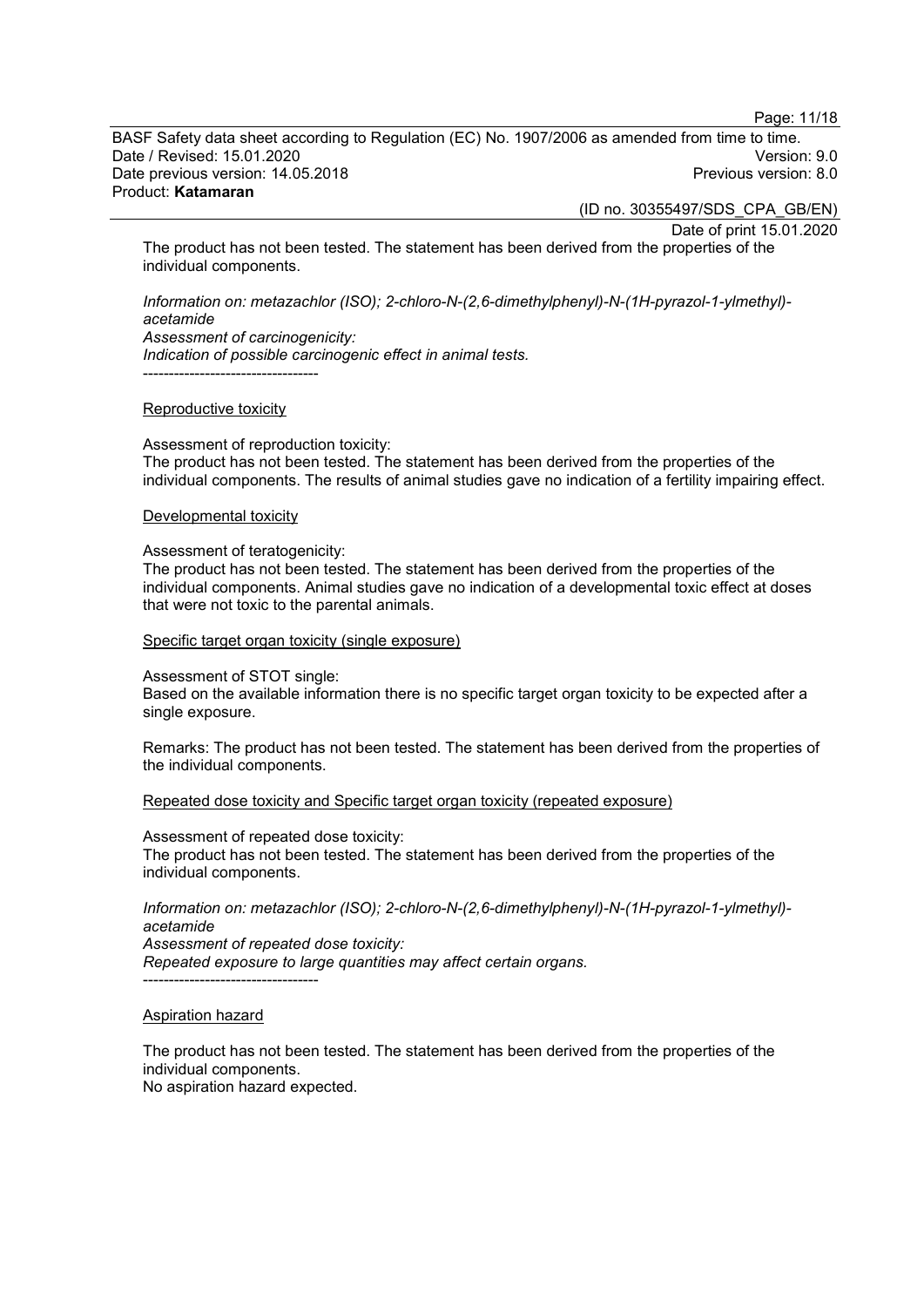Page: 12/18

BASF Safety data sheet according to Regulation (EC) No. 1907/2006 as amended from time to time. Date / Revised: 15.01.2020 Version: 9.0 Date previous version: 14.05.2018 Product: **Katamaran**

> (ID no. 30355497/SDS\_CPA\_GB/EN) Date of print 15.01.2020

Other relevant toxicity information

Misuse can be harmful to health.

# **SECTION 12: Ecological Information**

#### **12.1. Toxicity**

Assessment of aquatic toxicity: Very toxic to aquatic life with long lasting effects. The product has not been tested. The statement has been derived from substances/products of a similar structure or composition.

Toxicity to fish: LC50 (96 h) 22 mg/l, Oncorhynchus mykiss (EPA 72-1, static)

Aquatic invertebrates: LC50 (48 h) > 100 mg/l, Daphnia magna (OECD Guideline 202, part 1)

Aquatic plants: EC50 (72 h) 0.043 mg/l (growth rate), Pseudokirchneriella subcapitata (OECD Guideline 201)

EC50 (7 d) 0.082 mg/l (growth rate), Lemna gibba

EC10 (7 d) 0.0043 mg/l (growth rate), Lemna gibba

#### **12.2. Persistence and degradability**

Assessment biodegradation and elimination (H2O): The product has not been tested. The statement has been derived from the properties of the individual components.

*Information on: metazachlor (ISO); 2-chloro-N-(2,6-dimethylphenyl)-N-(1H-pyrazol-1-ylmethyl) acetamide Assessment biodegradation and elimination (H2O): Not readily biodegradable (by OECD criteria).*

*Information on: quinmerac (ISO); 7-chloro-3-methylquinoline-8-cacboxylic acid Assessment biodegradation and elimination (H2O): Not readily biodegradable (by OECD criteria).*

----------------------------------

#### **12.3. Bioaccumulative potential**

Assessment bioaccumulation potential: The product has not been tested. The statement has been derived from the properties of the individual components.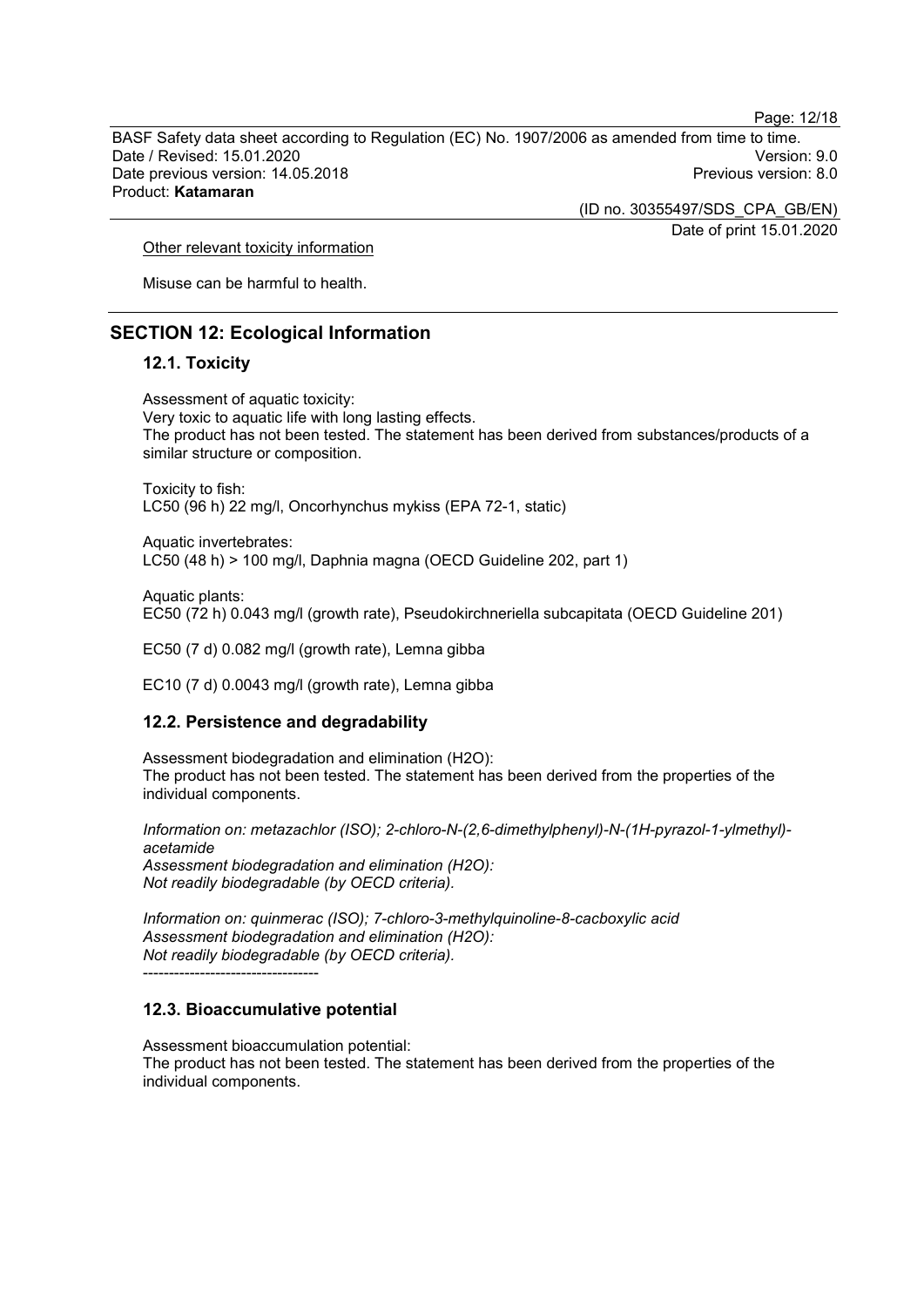Page: 13/18

BASF Safety data sheet according to Regulation (EC) No. 1907/2006 as amended from time to time. Date / Revised: 15.01.2020 Version: 9.0 Date previous version: 14.05.2018 Product: **Katamaran**

(ID no. 30355497/SDS\_CPA\_GB/EN)

Date of print 15.01.2020

*Information on: metazachlor (ISO); 2-chloro-N-(2,6-dimethylphenyl)-N-(1H-pyrazol-1-ylmethyl) acetamide*

*Bioaccumulation potential:*

*No significant accumulation in organisms is expected as a result of the distribution coefficient of noctanol/water (log Pow).*

*Information on: quinmerac (ISO); 7-chloro-3-methylquinoline-8-cacboxylic acid Bioaccumulation potential: Because of the n-octanol/water distribution coefficient (log Pow) accumulation in organisms is not to be expected.* ----------------------------------

### **12.4. Mobility in soil**

Assessment transport between environmental compartments: Adsorption in soil: The product has not been tested. The statement has been derived from the properties of the individual components.

*Information on: metazachlor (ISO); 2-chloro-N-(2,6-dimethylphenyl)-N-(1H-pyrazol-1-ylmethyl) acetamide*

*Assessment transport between environmental compartments: Adsorption in soil: Following exposure to soil, the product trickles away and can - dependant on degradation - be transported to deeper soil areas with larger water loads.*

*Information on: quinmerac (ISO); 7-chloro-3-methylquinoline-8-cacboxylic acid Assessment transport between environmental compartments: Adsorption in soil: Following exposure to soil, the product trickles away and can - dependant on degradation - be transported to deeper soil areas with larger water loads.*

----------------------------------

#### **12.5. Results of PBT and vPvB assessment**

The product does not contain a substance fulfilling the PBT (persistent/bioaccumulative/toxic) criteria or the vPvB (very persistent/very bioaccumulative) criteria.

#### **12.6. Other adverse effects**

The product does not contain substances that are listed in Regulation (EC) 1005/2009 on substances that deplete the ozone layer.

#### **12.7. Additional information**

Other ecotoxicological advice: Do not discharge product into the environment without control.

# **SECTION 13: Disposal Considerations**

#### **13.1. Waste treatment methods**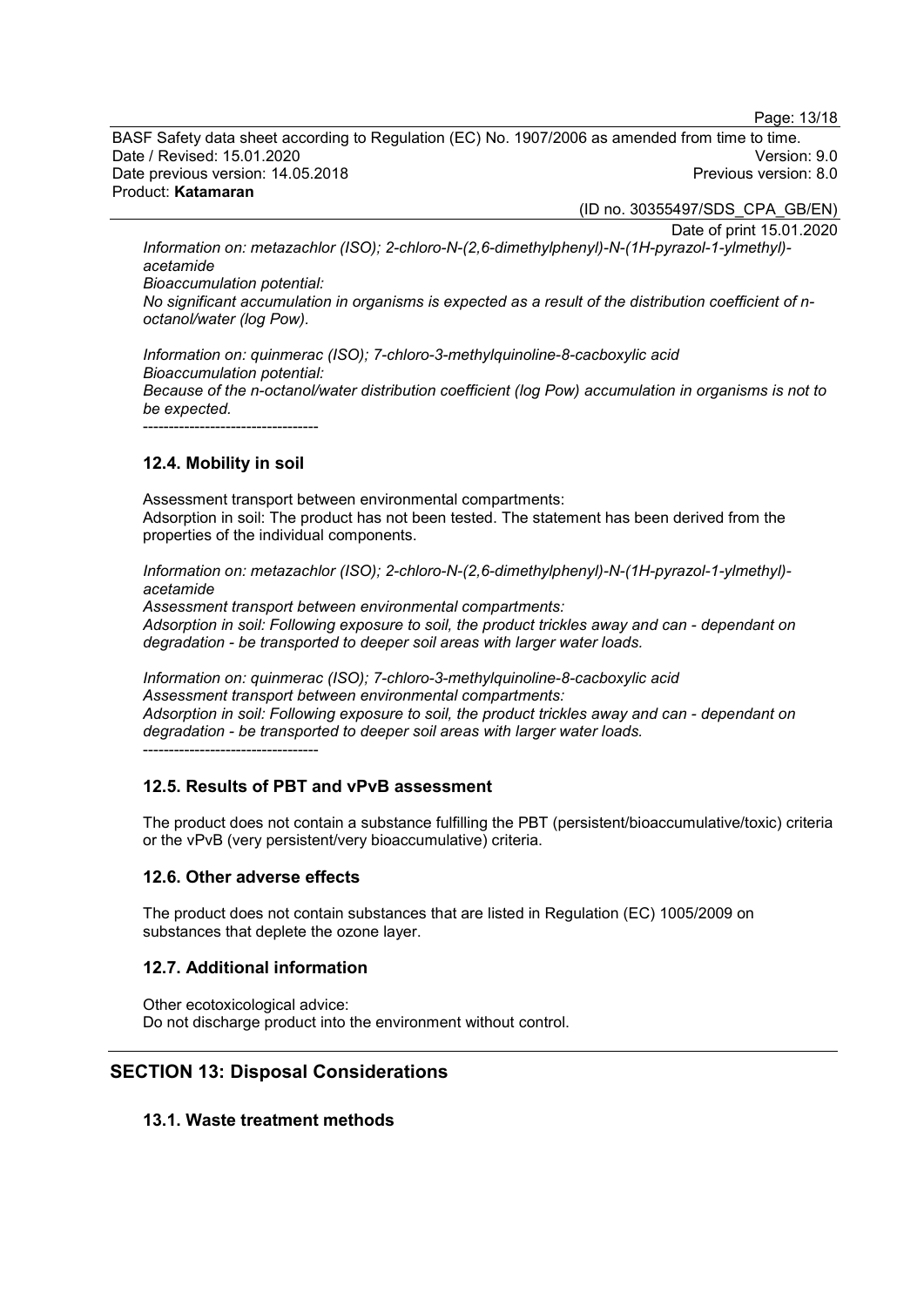Page: 14/18

BASF Safety data sheet according to Regulation (EC) No. 1907/2006 as amended from time to time. Date / Revised: 15.01.2020 Version: 9.0 Date previous version: 14.05.2018 Product: **Katamaran**

> (ID no. 30355497/SDS\_CPA\_GB/EN) Date of print 15.01.2020

Must be disposed of or incinerated in accordance with local regulations.

The UK Environmental Protection (Duty of Care) Regulations (EP) and amendments should be noted (United Kingdom). This product and any uncleaned containers must be disposed of as hazardous waste in accordance with the 2005 Hazardous Waste Regulations and amendments (United Kingdom)

Contaminated packaging: Contaminated packaging should be emptied as far as possible and disposed of in the same manner as the substance/product.

## **SECTION 14: Transport Information**

#### **Land transport**

#### ADR

| UN number<br>UN proper shipping name:<br>Transport hazard class(es):<br>Packing group:<br>Environmental hazards:<br>Special precautions for<br>user: | <b>UN3082</b><br>ENVIRONMENTALLY HAZARDOUS SUBSTANCE, LIQUID,<br>N.O.S. (contains METAZACHLOR)<br>9, EHSM<br>Ш<br>yes<br>None known |
|------------------------------------------------------------------------------------------------------------------------------------------------------|-------------------------------------------------------------------------------------------------------------------------------------|
| <b>RID</b>                                                                                                                                           |                                                                                                                                     |
| UN number<br>UN proper shipping name:                                                                                                                | <b>UN3082</b><br>ENVIRONMENTALLY HAZARDOUS SUBSTANCE, LIQUID,<br>N.O.S. (contains METAZACHLOR)                                      |
| Transport hazard class(es):<br>Packing group:<br>Environmental hazards:<br>Special precautions for<br>user:                                          | 9, EHSM<br>Ш<br>ves<br>None known                                                                                                   |
| <b>Inland waterway transport</b><br><b>ADN</b>                                                                                                       |                                                                                                                                     |
| UN number<br>UN proper shipping name:                                                                                                                | <b>UN3082</b><br>ENVIRONMENTALLY HAZARDOUS SUBSTANCE, LIQUID,<br>N.O.S. (contains METAZACHLOR)                                      |
| Transport hazard class(es):<br>Packing group:                                                                                                        | 9, EHSM<br>Ш                                                                                                                        |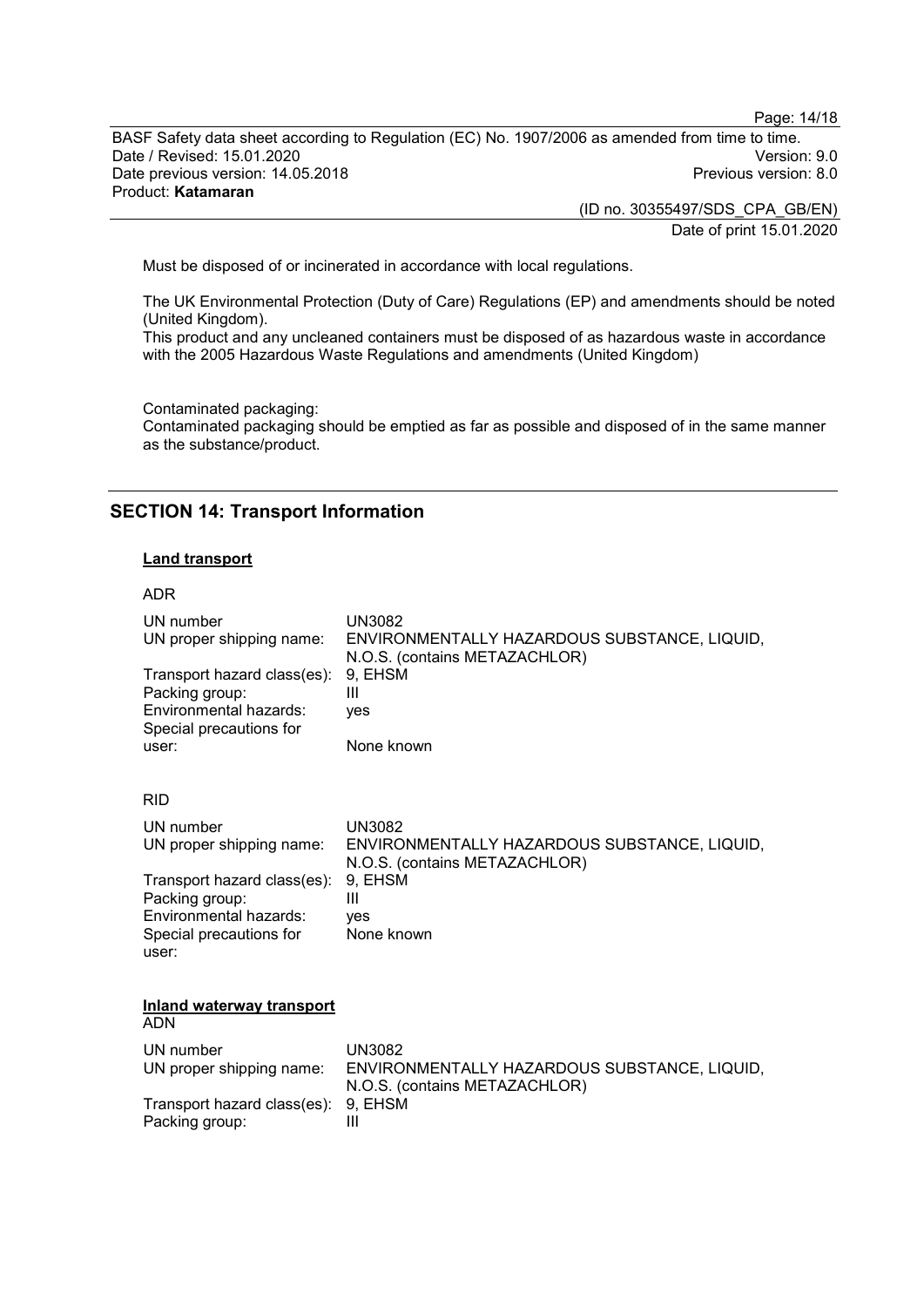Page: 15/18

BASF Safety data sheet according to Regulation (EC) No. 1907/2006 as amended from time to time. Date / Revised: 15.01.2020 Version: 9.0 Date previous version: 14.05.2018 Product: **Katamaran**

(ID no. 30355497/SDS\_CPA\_GB/EN)

Date of print 15.01.2020

Environmental hazards: yes Special precautions for user: None known

Transport in inland waterway vessel Not evaluated

#### **Sea transport**

IMDG

| UN number:                          | <b>UN 3082</b>                               |
|-------------------------------------|----------------------------------------------|
| UN proper shipping name:            | ENVIRONMENTALLY HAZARDOUS SUBSTANCE, LIQUID, |
|                                     | N.O.S. (contains METAZACHLOR)                |
| Transport hazard class(es): 9, EHSM |                                              |
| Packing group:                      | Ш                                            |
| Environmental hazards:              | ves                                          |
|                                     | Marine pollutant: YES                        |
| Special precautions for<br>user:    | None known                                   |

#### **Air transport**

IATA/ICAO

| UN number:<br>UN proper shipping name:                | UN 3082<br>ENVIRONMENTALLY HAZARDOUS SUBSTANCE, LIQUID,<br>N.O.S. (contains METAZACHLOR) |
|-------------------------------------------------------|------------------------------------------------------------------------------------------|
| Transport hazard class(es): 9, EHSM<br>Packing group: | Ш                                                                                        |
| Environmental hazards:<br>Special precautions for     | ves<br>None known                                                                        |
| user:                                                 |                                                                                          |

#### **14.1. UN number**

See corresponding entries for "UN number" for the respective regulations in the tables above.

#### **14.2. UN proper shipping name**

See corresponding entries for "UN proper shipping name" for the respective regulations in the tables above.

#### **14.3. Transport hazard class(es)**

See corresponding entries for "Transport hazard class(es)" for the respective regulations in the tables above.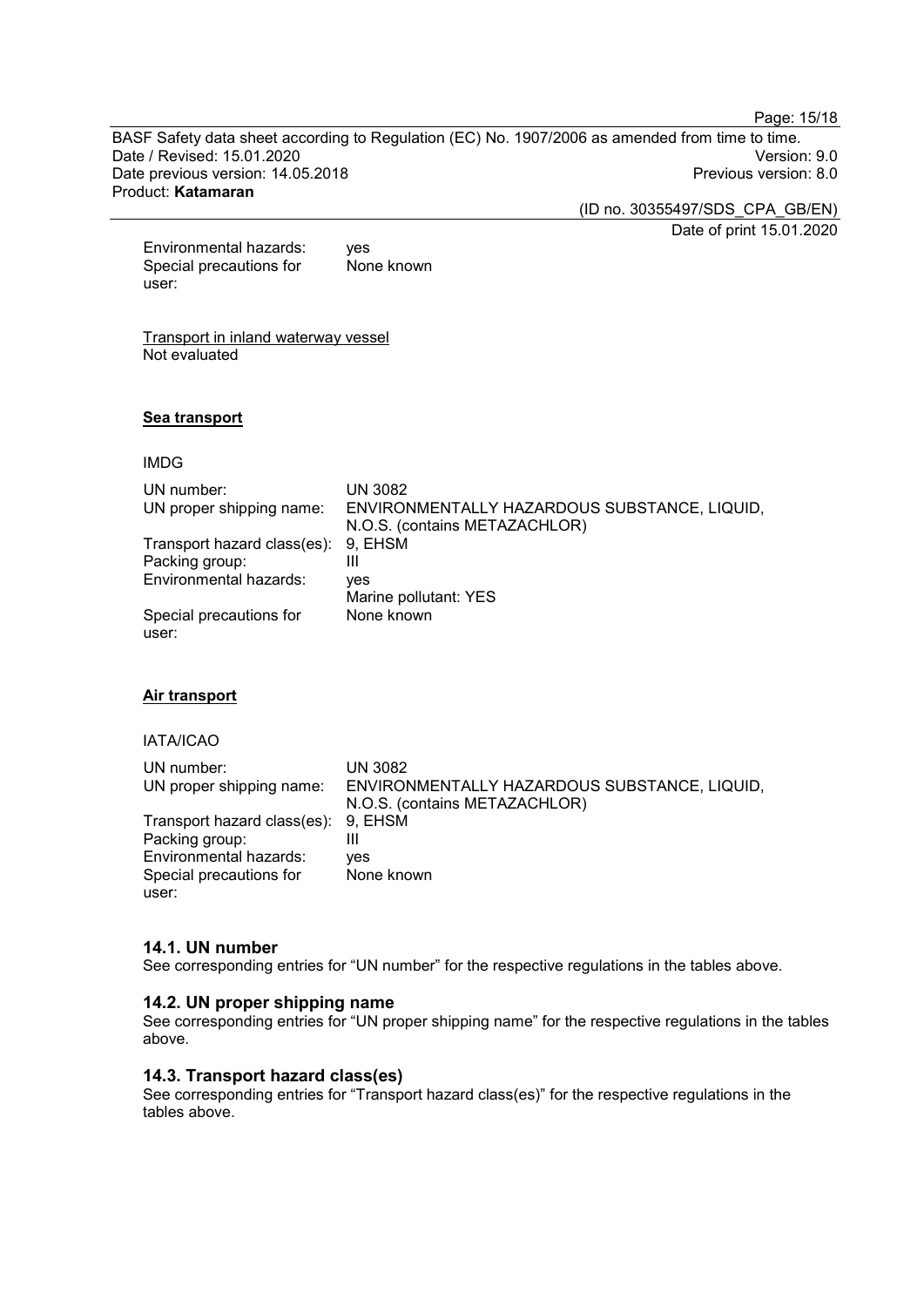Page: 16/18

BASF Safety data sheet according to Regulation (EC) No. 1907/2006 as amended from time to time. Date / Revised: 15.01.2020 Version: 9.0 Date previous version: 14.05.2018 Product: **Katamaran**

> (ID no. 30355497/SDS\_CPA\_GB/EN) Date of print 15.01.2020

### **14.4. Packing group**

See corresponding entries for "Packing group" for the respective regulations in the tables above.

#### **14.5. Environmental hazards**

See corresponding entries for "Environmental hazards" for the respective regulations in the tables above.

#### **14.6. Special precautions for user**

See corresponding entries for "Special precautions for user" for the respective regulations in the tables above.

#### **14.7. Transport in bulk according to Annex II of MARPOL and the IBC Code**

| Regulation:         | Not evaluated |
|---------------------|---------------|
| Shipment approved:  | Not evaluated |
| Pollution name:     | Not evaluated |
| Pollution category: | Not evaluated |
| Ship Type:          | Not evaluated |
|                     |               |

#### **Further information**

This product is subject to the most recent edition of "The Carriage of Dangerous Goods and Use of Transportable Pressure Equipment Regulations" and their amendments (United Kingdom).

# **SECTION 15: Regulatory Information**

#### **15.1. Safety, health and environmental regulations/legislation specific for the substance or mixture**

Directive 2012/18/EU - Control of Major Accident Hazards involving dangerous substances (EU): Listed in above regulation: no

This product is classified under the European CLP Regulation.

The data should be considered when making any assessment under the Control of Substances Hazardous to Health Regulations (COSHH), and related guidance, for example, 'COSHH Essentials' (United Kingdom).

This product may be subject to the Control of Major Accident Hazards Regulations (COMAH), and amendments if specific threshold tonnages are exceeded (United Kingdom).

# **15.2. Chemical Safety Assessment**

Advice on product handling can be found in sections 7 and 8 of this safety data sheet.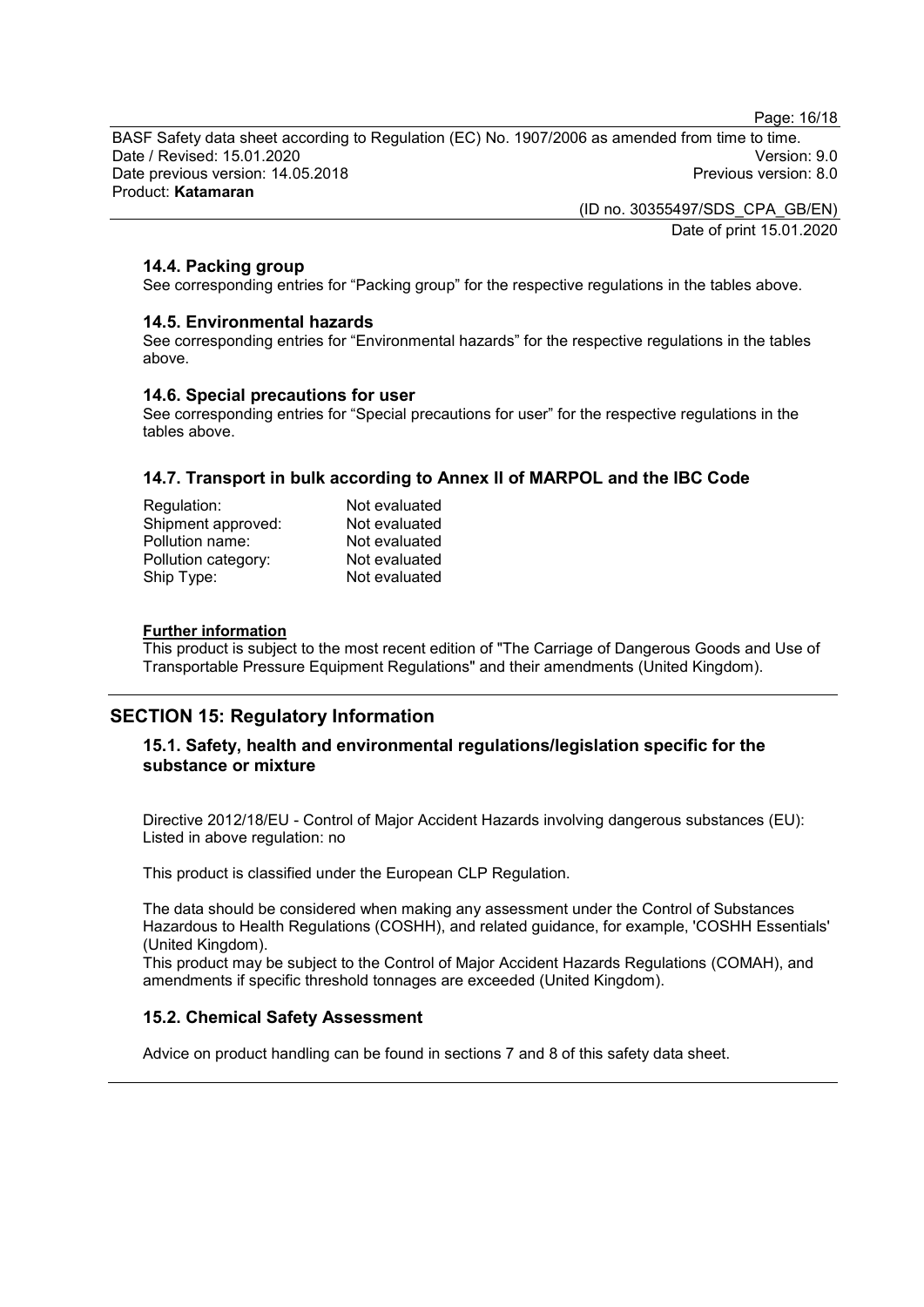Page: 17/18

BASF Safety data sheet according to Regulation (EC) No. 1907/2006 as amended from time to time. Date / Revised: 15.01.2020 Version: 9.0 Date previous version: 14.05.2018 Product: **Katamaran**

> (ID no. 30355497/SDS\_CPA\_GB/EN) Date of print 15.01.2020

# **SECTION 16: Other Information**

For proper and safe use of this product, please refer to the approval conditions laid down on the product label.

|                      | Full text of the classifications, including the hazard classes and the hazard statements, if mentioned |
|----------------------|--------------------------------------------------------------------------------------------------------|
| in section 2 or $3:$ |                                                                                                        |
| Skin Sens.           | Skin sensitization                                                                                     |
| Carc.                | Carcinogenicity                                                                                        |
| Aquatic Acute        | Hazardous to the aquatic environment - acute                                                           |
| Aquatic Chronic      | Hazardous to the aquatic environment - chronic                                                         |
| Eye Dam./Irrit.      | Serious eye damage/eye irritation                                                                      |
| Acute Tox.           | Acute toxicity                                                                                         |
| Skin Corr./Irrit.    | Skin corrosion/irritation                                                                              |
| H317                 | May cause an allergic skin reaction.                                                                   |
| H <sub>351</sub>     | Suspected of causing cancer.                                                                           |
| H400                 | Very toxic to aquatic life.                                                                            |
| H410                 | Very toxic to aquatic life with long lasting effects.                                                  |
| <b>EUH401</b>        | To avoid risks to human health and the environment, comply with the<br>instructions for use.           |
| H319                 | Causes serious eye irritation.                                                                         |
| H412                 | Harmful to aquatic life with long lasting effects.                                                     |
| H330                 | Fatal if inhaled.                                                                                      |
| <b>IH314</b>         | Causes severe skin burns and eye damage.                                                               |
| H301 + H311          | Toxic if swallowed or in contact with skin                                                             |
| EUH071               | Corrosive to the respiratory tract.                                                                    |

#### Abbreviations

ADR = The European Agreement concerning the International Carriage of Dangerous Goods by Road. ADN = The European Agreement concerning the International Carriage of Dangerous Goods by Inland waterways. ATE = Acute Toxicity Estimates. CAO = Cargo Aircraft Only. CAS = Chemical Abstract Service. CLP = Classification, Labelling and Packaging of substances and mixtures. DIN = German national organization for standardization. DNEL = Derived No Effect Level. EC50 = Effective concentration median for 50% of the population. EC = European Community. EN = European Standards. IARC = International Agency for Research on Cancer. IATA = International Air Transport Association. IBC-Code = Intermediate Bulk Container code. IMDG = International Maritime Dangerous Goods Code. ISO = International Organization for Standardization. STEL = Short-Term Exposure Limit. LC50 = Lethal concentration median for 50% of the population. LD50 = Lethal dose median for 50% of the population. TLV = Threshold Limit Value. MARPOL = The International Convention for the Prevention of Pollution from Ships. NEN = Dutch Norm. NOEC = No Observed Effect Concentration. OEL = Occupational Exposure Limit. OECD = Organization for Economic Cooperation and Development. PBT = Persistent, Bioaccumulative and Toxic. PNEC = Predicted No Effect Level. PPM = Parts per million. RID = The European Agreement concerning the International Carriage of Dangerous Goods by Rail. TWA = Time Weight Average. UN-number = UN number at transport. vPvB = very Persistent and very Bioaccumulative.

The data contained in this safety data sheet are based on our current knowledge and experience and describe the product only with regard to safety requirements. This safety data sheet is neither a Certificate of Analysis (CoA) nor technical data sheet and shall not be mistaken for a specification